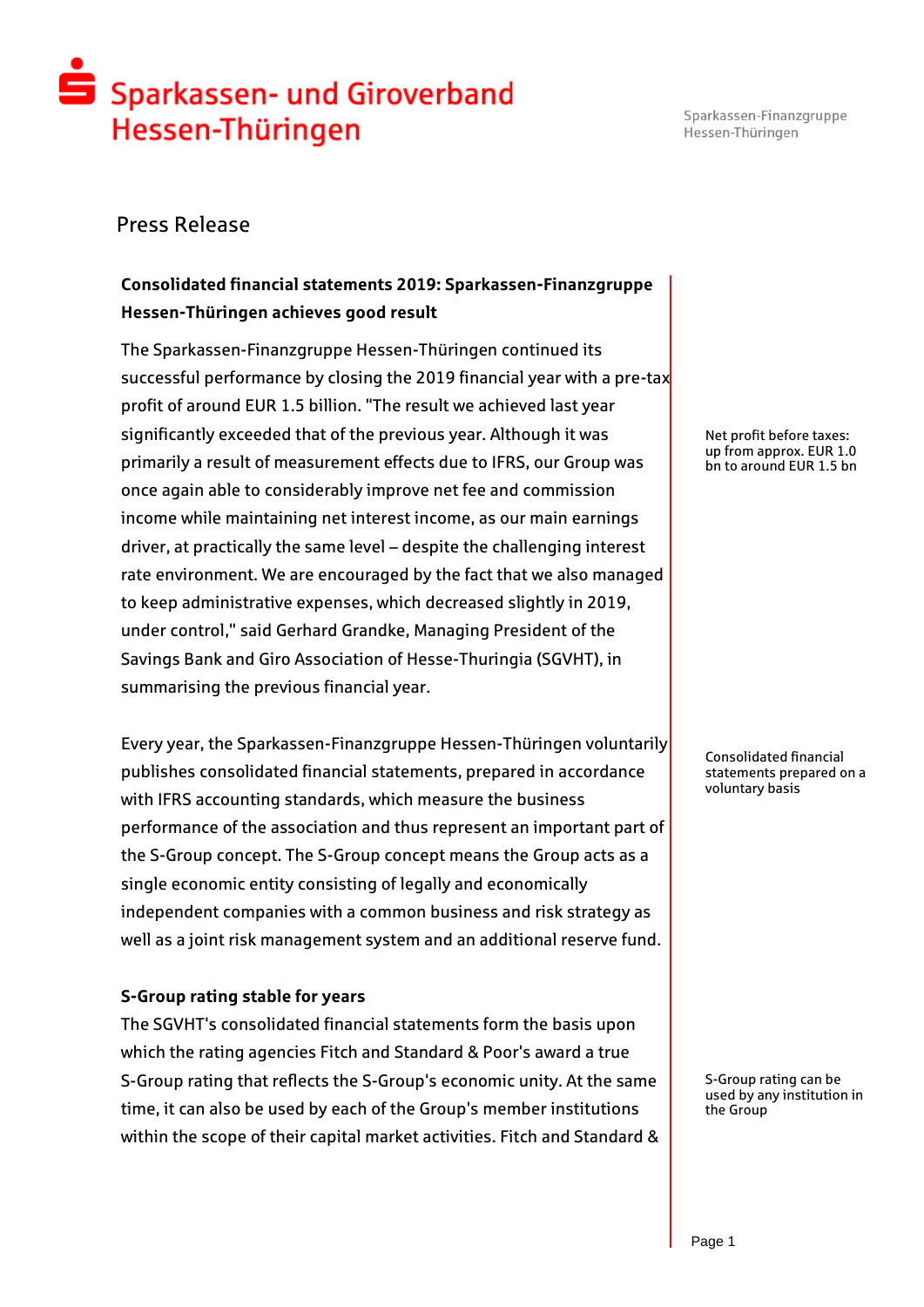# Sparkassen- und Giroverband Hessen-Thüringen

Sparkassen-Finanzgruppe Hessen-Thüringen

### Press Release

Poor's have awarded the Sparkassen-Finanzgruppe Hessen-Thüringen S-Group ratings of "A+" and "A", respectively, and these ratings have been stable for many years. These stable ratings are a reflection of the confidence the rating agencies place in the sustainability and effectiveness of the regional S-Group association and its business model.

#### **S-Group with total assets of EUR 309.0 billion**

The Group´s consolidated financial statements primarily include the savings banks in the two federal states as well as the group of Helaba Landesbank Hessen-Thüringen, which also owns LBS Hessen-Thüringen among others. In 2019, KOFIBA-Kommunalfinanzierungsbank GmbH (KOFIBA), formerly known as Dexia Kommunalbank Deutschland, was merged into Landesbank Hessen-Thüringen by way of accrual. The Group of SV SparkassenVersicherung Holding AG is accounted for at equity in the consolidated financial statements. With a workforce of around 24,000 employees (excluding SV SparkassenVersicherung) and a balance sheet total of EUR 309.0 billion, the companies of the Sparkassen-Finanzgruppe are market leaders in a range of business lines in the federal states of Hesse and Thuringia. The Group plays a prominent role in the retail customer and SME segments.

### **Integration of KOFIBA and customer business drive balance sheet total**

The total assets of the Sparkassen-Finanzgruppe Hessen-Thüringen rose by EUR 50.2 billion, or 19.4 %, to EUR 309.0 billion in the 2019 financial year, which was largely due to the integration of KOFIBA in addition to a buoyant level of customer-related business. KOFIBA contributed approximately EUR 26 billion to this increase. On the assets side, loans and advances to customers grew by EUR 21.4 billion, or 13.3 %, to EUR 182.8 billion, with KOFIBA accounting for EUR

Prominent role in retail customer and SME segments

Growth in loans and advances and liabilities due to customers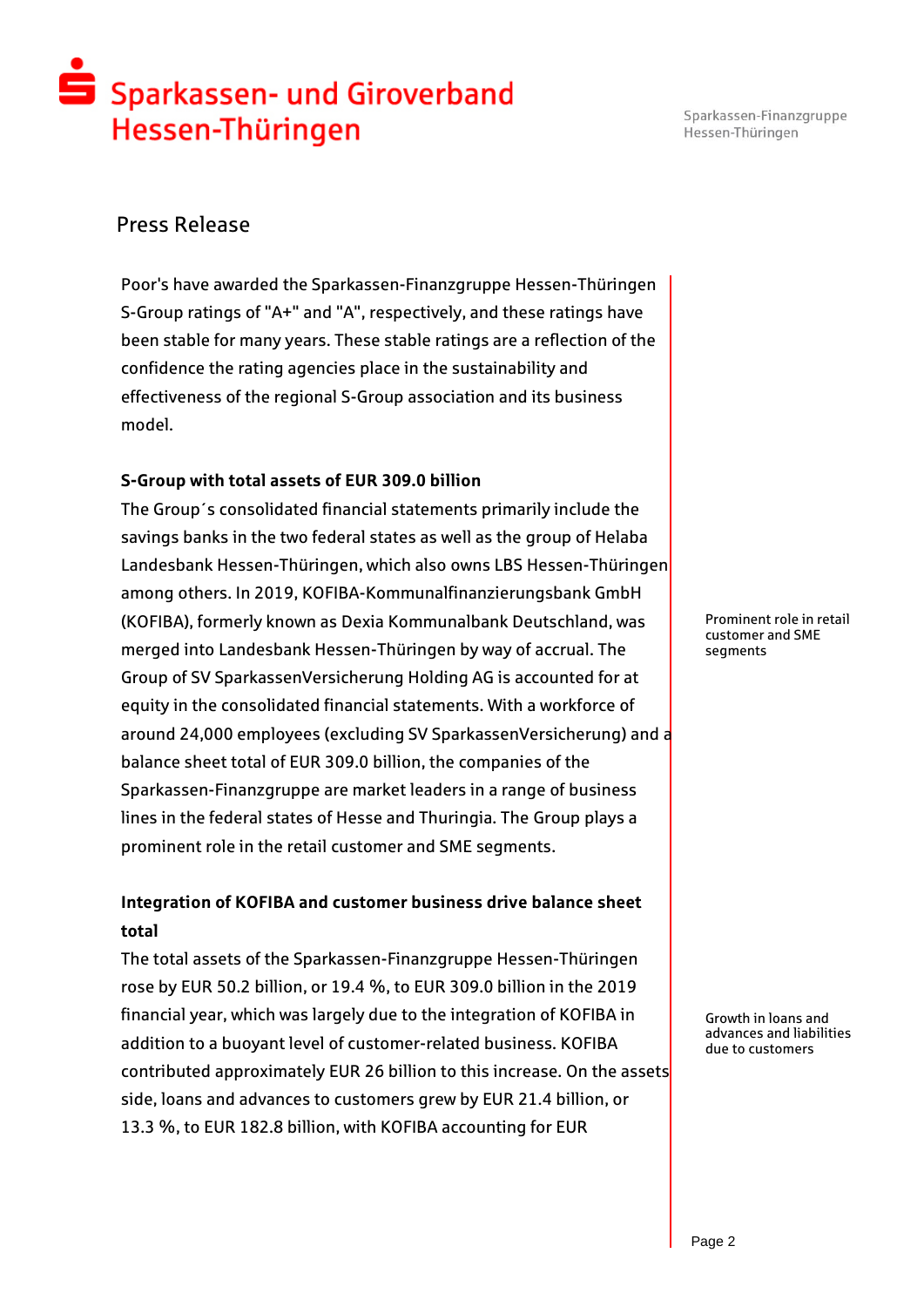## S Sparkassen- und Giroverband Hessen-Thüringen

Sparkassen-Finanzgruppe Hessen-Thüringen

### Press Release

11.7 billion of this increase. On the liabilities side, liabilities due to customers were EUR 16.2 billion, or 12.4 %, higher at EUR 146.8 billion.

### **Solid capital backing and diversified balance sheet structure improve Group's risk-bearing capacity**

In 2019, the Sparkassen-Finanzgruppe was once again in a position to strengthen its reserves. Balance sheet equity rose by EUR 1.0 billion, or 4.5 %, to a total of EUR 23.0 billion. "This represents the continuation of a strategy that we have been pursuing for years and that has proven to be successful. After all, our Group enjoys solid capital backing which also provides us with the necessary scope to grow our business further. The combination of the savings banks' smaller-scale business and Landesbank Hessen-Thüringen's wholesale activities provides us with a broad mix of lending and funding structures. This also has a positive effect on our risk-bearing capacity," emphasised Grandke.

### **Significant rise in net profit thanks to measurement effects under IFRS**

The ongoing phase of low and negative interest rates, high regulatory costs and increased investments in digitisation all had a negative impact on the German banking sector in 2019. Despite this, the Sparkassen-Finanzgruppe Hessen-Thüringen performed significantly better in the year under review than in 2018. The net profit before taxes rose by EUR 513 million, or 53.5 %, to around EUR 1.5 billion. The principal factors behind this strong growth were measurement effects, such as the net income from financial instruments measured at fair value, which increased by EUR 586 million in 2019. The two principal sources of income in the Group also developed well. Net interest income before provisions for losses on loans and advances remained virtually stable at around EUR 2.7 billion (down EUR 17 million or -0.6 %), notwithstanding the persistent phase of weak interest rates. The Group

Balance sheet equity increases to EUR 23.0 bn

Net interest income before risk provisioning stable, renewed growth in net fee and commission income